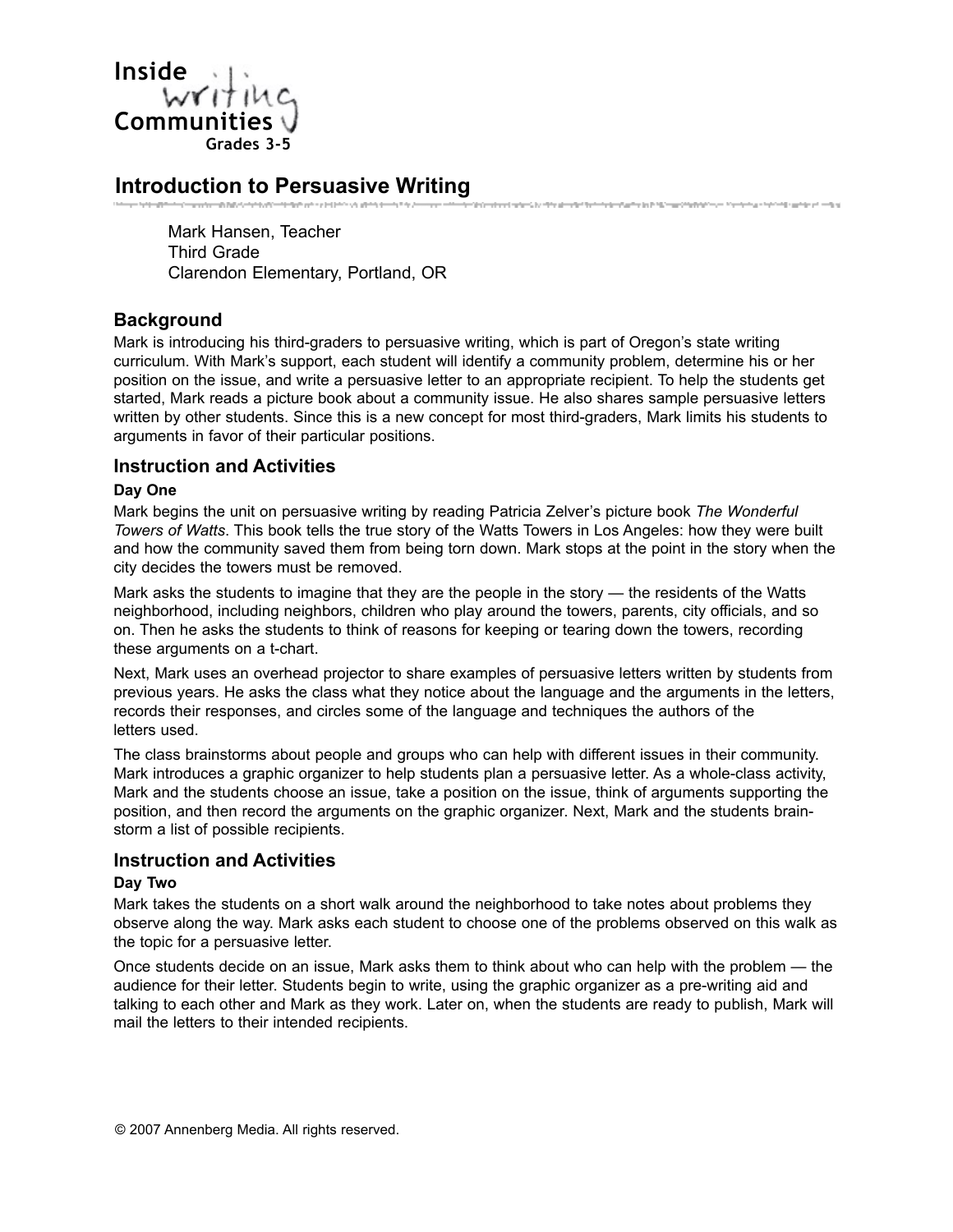### Name

# **Persuasive Letter Planner**

# **Your idea**

Use this space to explain what you want the person or group to know about.

**The person or group you are writing to**

## **Your arguments**

Use these boxes to write down your arguments. Write as many as you can think of that will persuade your audience to do what you want. Later you can decide which ones work best.

 $\mathcal{L}_\text{max}$  and  $\mathcal{L}_\text{max}$  and  $\mathcal{L}_\text{max}$  and  $\mathcal{L}_\text{max}$  and  $\mathcal{L}_\text{max}$  and  $\mathcal{L}_\text{max}$ 

 $\mathcal{L}_\text{max} = \mathcal{L}_\text{max} = \mathcal{L}_\text{max} = \mathcal{L}_\text{max} = \mathcal{L}_\text{max} = \mathcal{L}_\text{max} = \mathcal{L}_\text{max} = \mathcal{L}_\text{max} = \mathcal{L}_\text{max} = \mathcal{L}_\text{max} = \mathcal{L}_\text{max} = \mathcal{L}_\text{max} = \mathcal{L}_\text{max} = \mathcal{L}_\text{max} = \mathcal{L}_\text{max} = \mathcal{L}_\text{max} = \mathcal{L}_\text{max} = \mathcal{L}_\text{max} = \mathcal{$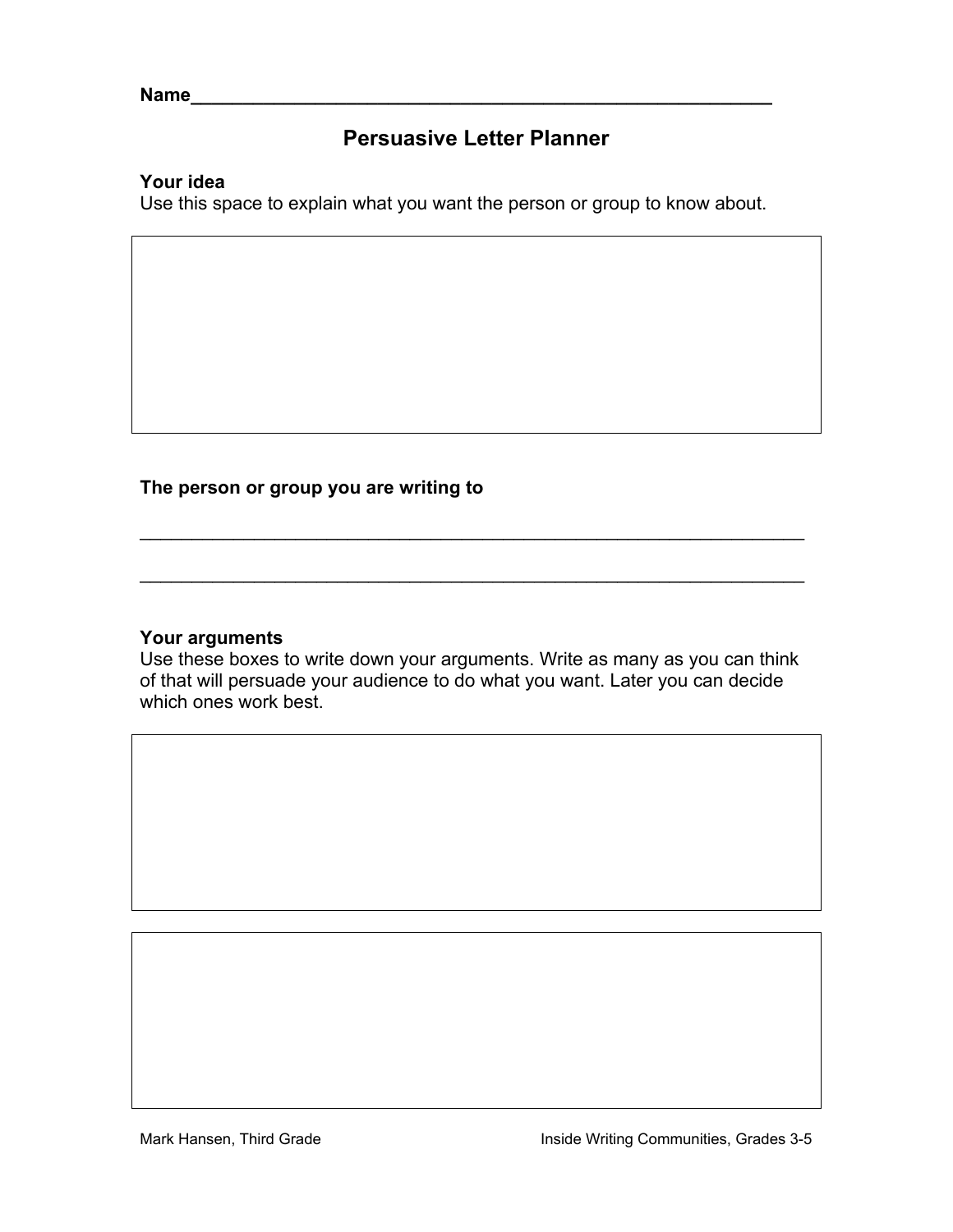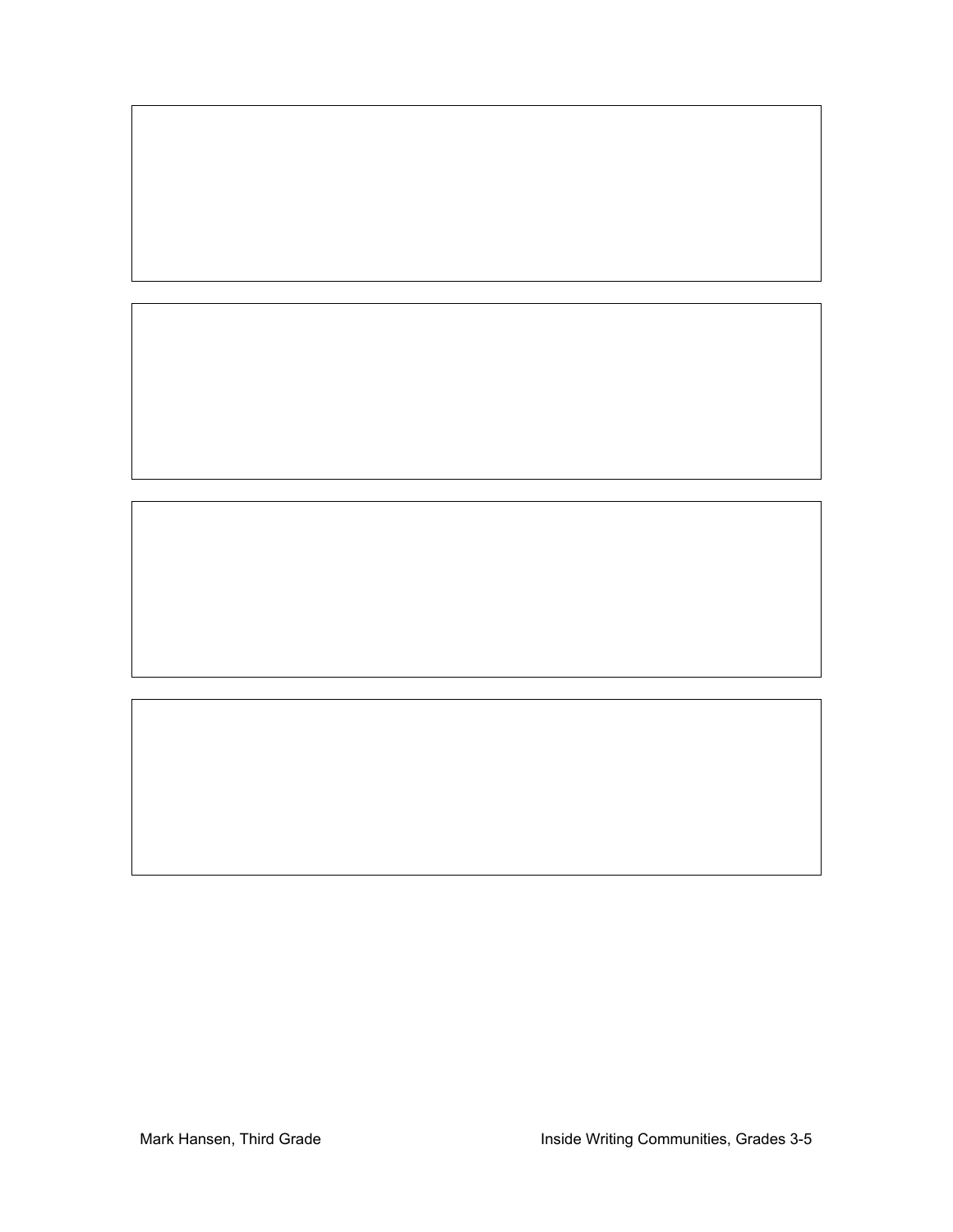# [Student Work]

Dear Portsmouth Neighborhood Association,

I am a third grader at Clarendon Elementary school and I live in the Portsmouth neighborhood. I am writing to you to tell you about a problem I think our neighborhood should work on together. Every day I walk to school like most of the kids at my school and there are scary dogs that make me worried. Sometimes one of the dogs gets out of the yard and chases some kids. I want people to know that it is not okay for their dogs to get loose. I think the neighborhood association should help this problem by letting people know that they have to keep their dogs in their property.

There are a lot of good reasons to keep dogs in their yards. First, a dog that escapes might run away and then the owner will be sad. Also, a dog that is loose could get hit by a car and get hurt some other way. If the dog is mean then it could attack a kid or someone else's pet, like a smaller dog or cat. The law says that if your dog attacks somebody then you can get in trouble or have to pay them money. Last, if there are mean dogs running around everywhere then people might think our neighborhood is a vicious wild animal park!

I think you will agree with me about these reasons. If you would like to contact me you can write back at the address on the envelope or you can call my teacher at the school. You can also use this letter in your newsletter so people will see what I'm saying.

Thanks for your help,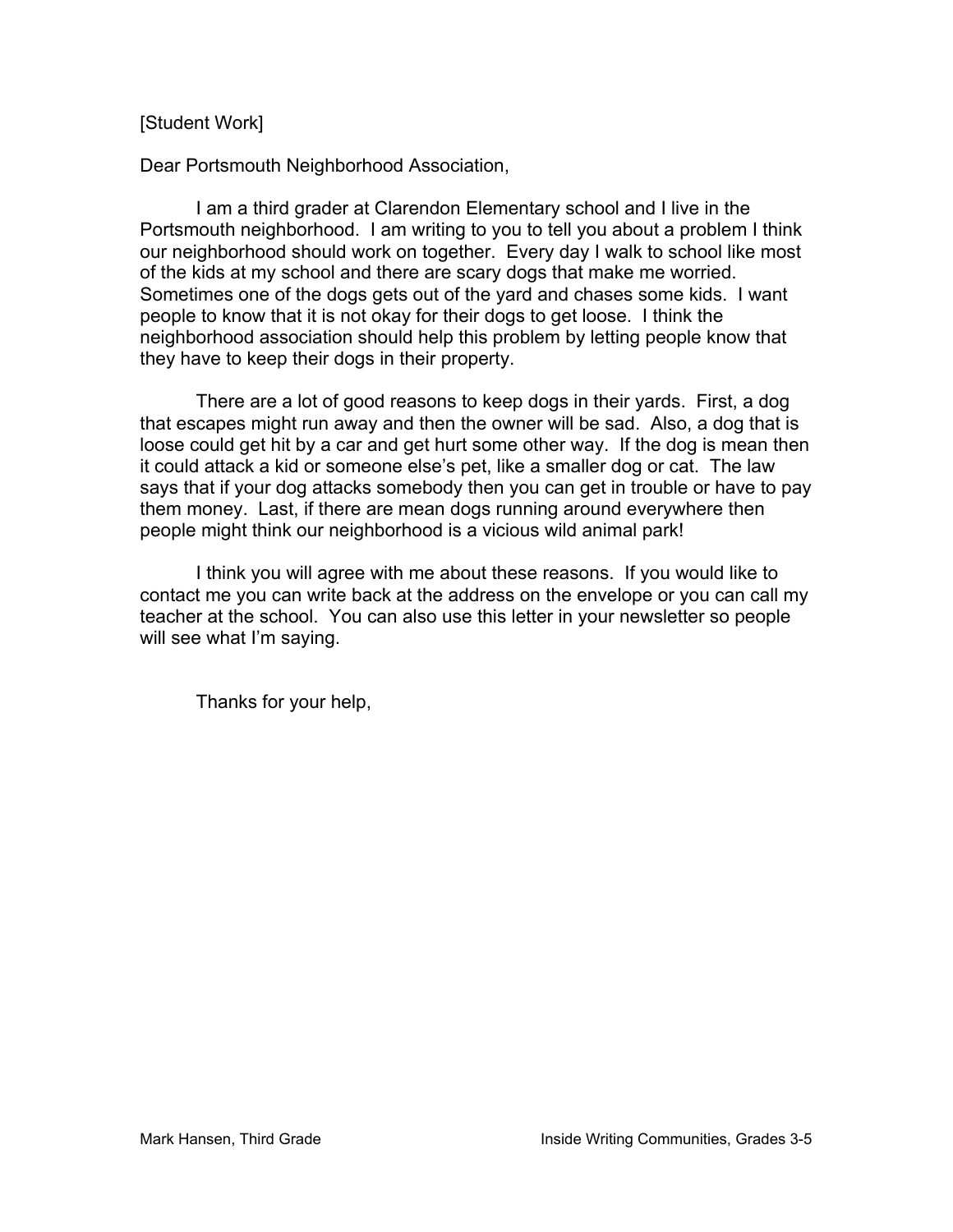# [Student Work]

## Dear Mayor Katz,

I am writing you to ask you to help our schools. I am a student at Clarendon Elementary in North Portland. My little sister goes to this school, too. My big sister goes to Portsmouth school. I am worried for them and me because schools might close down early. I hope you can help keep the schools open.

If schools close early because there is no money then there will be some big problems. First, how much learning will be lost? Two or three weeks is a lot of time for teachers to teach new stuff. My teacher said that we might not get to do some of our big projects and field trips if schools close down early. The second thing is that my family doesn't know who will take care of us if school is closed. Both of my parents work and they can't take off any time. I don't want to be at home alone with my sisters. Scary! The last thing is that people around the country will think that we are a city that doesn't care about learning. People might think that this city doesn't care about kids or schools. That would be embarrassing for the whole town of Portland.

Thanks for reading my letter. I hope that you agree with my arguments and will help take care of the problem. You are a good mayor.

Sincerely,